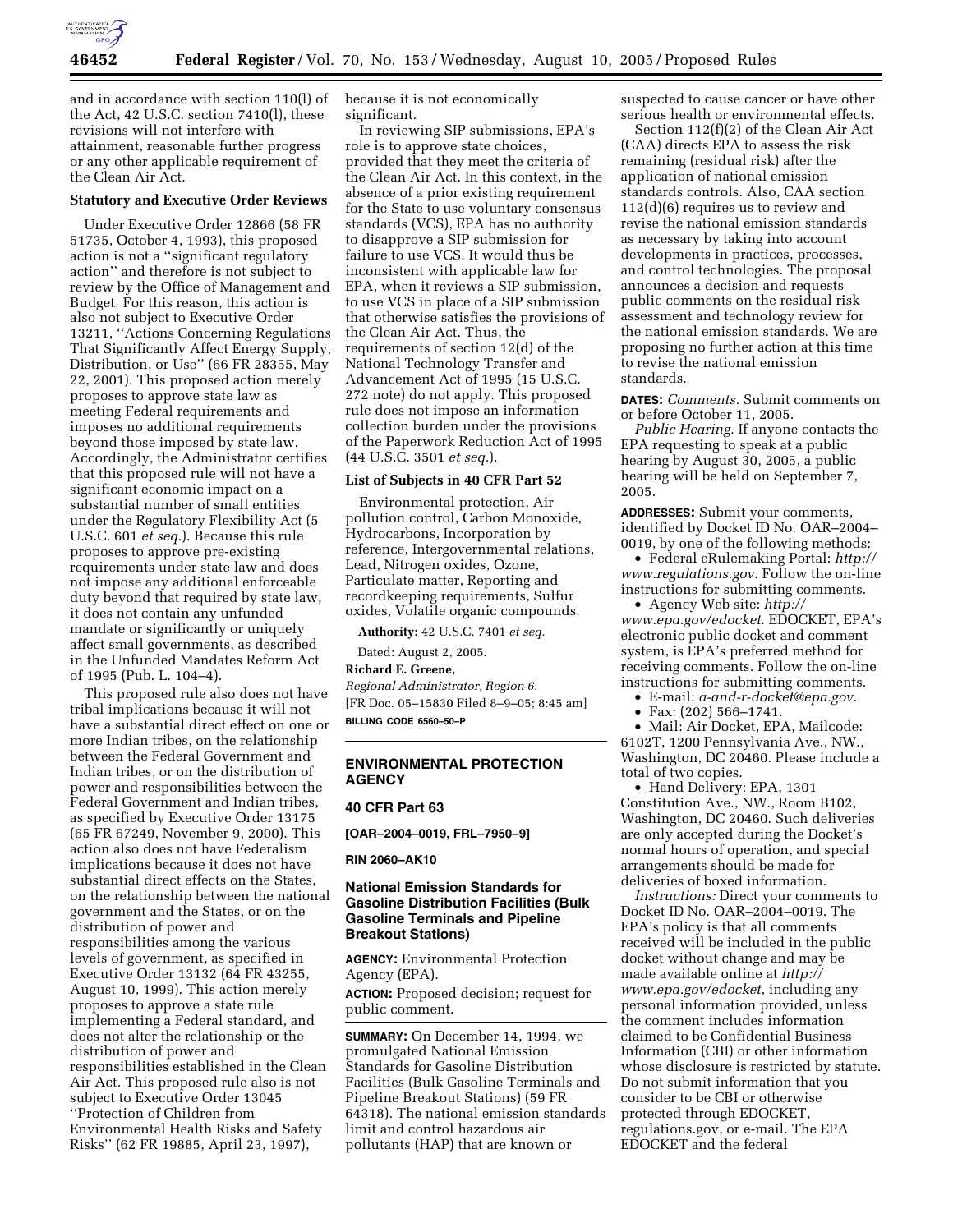regulations.gov websites are ''anonymous access'' systems, which means EPA will not know your identity or contact information unless you provide it in the body of your comment. If you send an e-mail comment directly to EPA without going through EDOCKET or regulations.gov, your email address will be automatically captured and included as part of the comment that is placed in the public docket and made available on the Internet. If you submit an electronic comment, EPA recommends that you include your name and other contact information in the body of your comment and with any disk or CD–ROM you submit. If EPA cannot read your comment due to technical difficulties and cannot contact you for clarification, EPA may not be able to consider your comment. Electronic files should avoid the use of special characters, any form of encryption, and be free of any defects or viruses.

*Docket:* All documents in the docket are listed in the EDOCKET index at *http://www.epa.gov/edocket.* Although listed in the index, some information is not publicly available, *i.e.*, CBI or other information whose disclosure is

restricted by statute. Certain other material, such as copyrighted material, is not placed on the Internet and will be publicly available only in hard copy form. Publicly available docket materials are available either electronically in EDOCKET or in hard copy at the Air and Radiation Docket, EPA/DC, EPA West, Room B102, 1301 Constitution Ave., NW., Washington, DC. The Public Reading Room is open from 8:30 a.m. to 4:30 p.m., Monday through Friday, excluding legal holidays. The telephone number for the Public Reading Room is (202) 566–1744, and the telephone number for the Air and Radiation Docket is (202) 566–1742.

*Public Hearing.* If a public hearing is held, it will begin at 10 a.m. and will be held at the EPA facility complex in Research Triangle Park, North Carolina, or at an alternate facility nearby. Persons interested in presenting oral testimony or inquiring as to whether a public hearing is to be held must contact Mr. Stephen Shedd, listed in the **FOR FURTHER INFORMATION CONTACT** section at least 2 days in advance of the hearing. The public hearing will provide interested parties the opportunity to

present data, views, or arguments concerning the proposed action.

**FOR FURTHER INFORMATION CONTACT:** For additional information on this proposed decision, review the reports listed in the **SUPPLEMENTARY INFORMATION** section.

*General and technical information.* Mr. Stephen Shedd, U.S. EPA, Office of Air Quality Planning and Standards, Emission Standards Division, Waste and Chemical Processes Group (C439–03), Research Triangle Park, North Carolina 27711, telephone (919) 541–5397, facsimile number (919) 685–3195, electronic mail (e-mail) address: *shedd.steve@epa.gov.*

*Residual risk assessment information.* Mr. Ted Palma, U.S. EPA, Office of Air Quality Planning and Standards, Emission Standards Division, Risk and Exposure Assessment Group (C404–01), Research Triangle Park, North Carolina 27711, telephone (919) 541–5470, facsimile number (919) 541–0840, electronic mail (e-mail) address: *palma.ted@epa.gov.*

## **SUPPLEMENTARY INFORMATION:**

*Regulated entities.* The regulated categories and entities affected by the national emission standards include:

| Category | NAICS <sup>a</sup>                   | (SIC <sup>b</sup> )                  | Examples of regulated entities                                                                                                                      |
|----------|--------------------------------------|--------------------------------------|-----------------------------------------------------------------------------------------------------------------------------------------------------|
| Industry | 324110<br>493190<br>486910<br>424710 | (2911)<br>(4226)<br>(4613)<br>(5171) | Operations at major sources that transfer and store<br>gasoline, including petroleum refineries, pipeline<br>breakout stations, and bulk terminals. |
|          |                                      |                                      |                                                                                                                                                     |

a North American Industry Classification System.

**b** Standard Industrial Classification.

This table is not intended to be exhaustive, but rather provides a guide for readers regarding entities likely to be affected by the national emission standards. To determine whether your facility would be affected by the national emission standards, you should examine the applicability criteria in 40 CFR 63.420. If you have any questions regarding the applicability of the national emission standards to a particular entity, consult either the air permit authority for the entity or your EPA regional representative as listed in 40 CFR 63.13.

*Worldwide Web (WWW).* In addition to being available in the docket, an electronic copy of today's proposed decision will also be available on the WWW through the Technology Transfer Network (TTN). Following signature, a copy of the proposed decision will be posted on the TTN's policy and guidance page for newly proposed or promulgated rules at the following address: *http://www.epa.gov/ttn/oarpg/.*

The TTN provides information and technology exchange in various areas of air pollution control. If more information regarding the TTN is needed, call the TTN HELP line at (919) 541–5384.

*Reports for Public Comment.* We have prepared two summary documents covering the development of, and the rationale for, the proposed decision and the residual risk analyses. These documents are entitled: ''Technology Review and Residual Risk Data Development for the Gasoline Distribution NESHAP,'' and ''Residual Risk Assessment for the Gasoline Distribution (Stage I) Source Category.'' Both documents are available in Docket ID Number OAR–2004–0019. See the preceding *Docket* section for docket information and availability.

*Outline.* The information presented in this preamble is organized as follows:

## I. Background

A. What is the statutory authority for these actions?

- B. What is our approach for developing residual risk standards?
- C. What are the current standards?
- II. Analyses and Results
- A. Residual risk review
- B. Technology review
- III. Statutory and Executive Order Reviews A. Executive Order 12866: Regulatory
	- Planning and Review B. Paperwork Reduction Act
	-
	- C. Regulatory Flexibility Act
	- D. Unfunded Mandates Reform Act
	- E. Executive Order 13132: Federalism
	- F. Executive Order 13175: Consultation and Coordination With Indian Tribal Governments
	- G. Executive Order 13045: Protection of Children From Environmental Health & Safety Risks
	- H. Executive Order 13211: Actions That Significantly Affect Energy Supply, Distribution, or Use
	- I. National Technology Transfer Advancement Act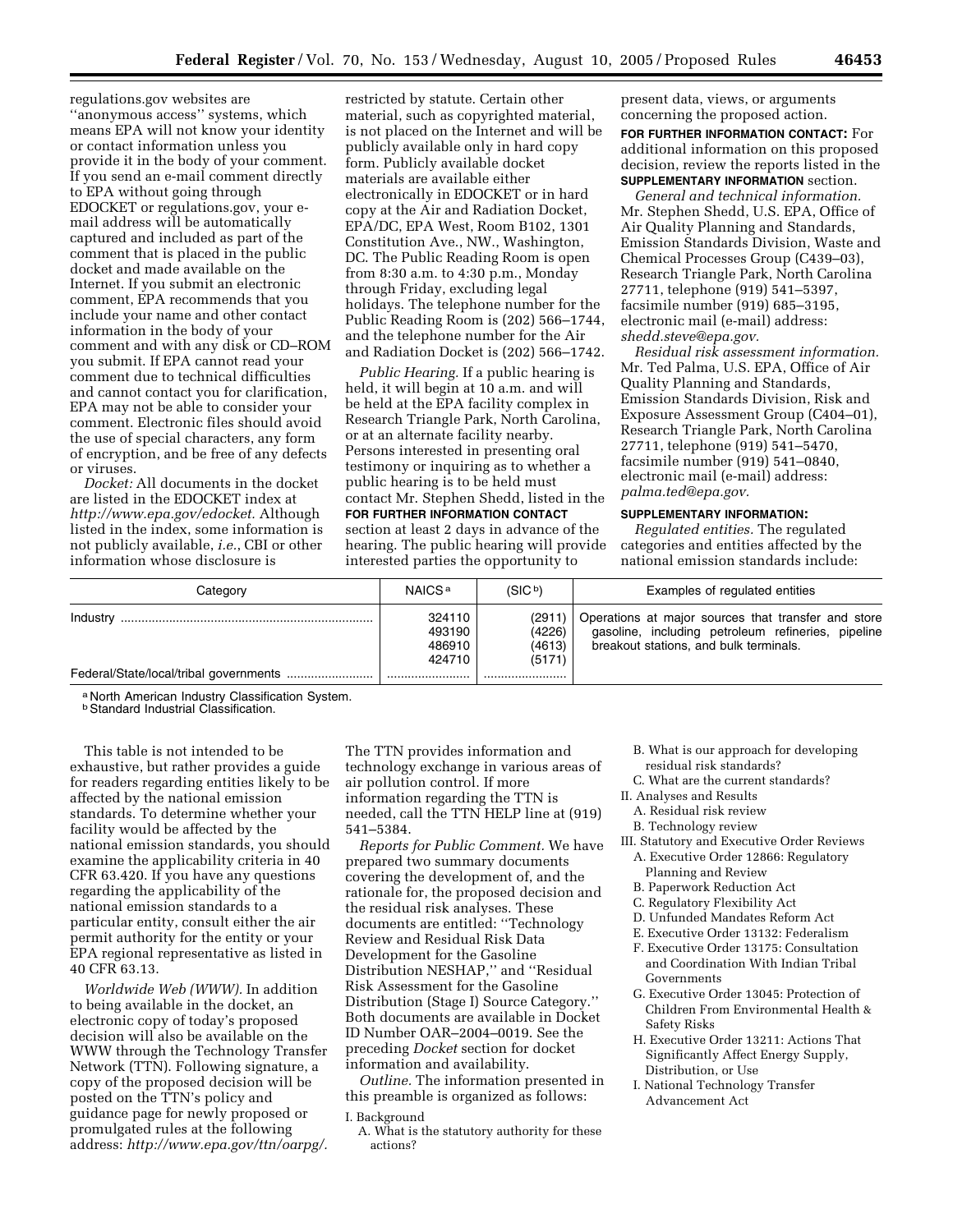### **I. Background**

## *A. What is the statutory authority for these actions?*

Section 112 of the CAA establishes a comprehensive regulatory process to address emissions of HAP from stationary sources. In implementing this process, EPA has identified categories of sources emitting one or more of the HAP listed in the CAA, and gasoline distribution facilities were identified as one such source category. Section 112(d) requires us to promulgate national technology-based emission standards for sources within those categories that emit or have the potential to emit any single HAP at a rate of 10 tons or more per year or any combination of HAP at a rate of 25 tons or more per year (known as ''major sources''), as well as for certain ''area sources'' emitting less than those amounts. These technology-based national emission standards for hazardous air pollutants (NESHAP) must reflect the maximum reductions of HAP achievable (after considering cost, energy requirements, and non-air health and environmental impacts) and are commonly referred to as maximum achievable control technology (MACT) standards. EPA completed the NESHAP for gasoline distribution in 1994 (59 FR 64318).

In what is referred to as the ''technology review,'' the EPA is required to review these technologybased standards and to revise them ''as necessary (taking into account developments in practices, processes, and control technologies)'' no less frequently than every 8 years.

The ''residual risk'' review is described in section 112(f) of the CAA. Section 112(f)(2) requires us to determine for each section 112(d) source category whether the NESHAP protect public health with an ample margin of safety. If the NESHAP for HAP ''classified as a known, probable, or possible human carcinogen do not reduce lifetime excess cancer risks to the individual most exposed to emissions from a source in the category or subcategory to less than one in one million,'' EPA must promulgate residual risk standards for the source category (or subcategory) which provide an ample margin of safety. EPA must also adopt more stringent standards to prevent an adverse environmental effect (defined in section  $112(a)(7)$  as "any significant and widespread adverse effect \* \* \* to wildlife, aquatic life, or natural resources  $* * *$ ."), but must consider cost, energy, safety, and other relevant factors in doing so.

## *B. What is our approach for developing residual risk standards?*

Following an initial determination that the risk to the individual most exposed to emissions from sources in the category exceeds a 1-in-1 million lifetime excess individual cancer risk, our approach to developing residual risk standards is based on a two-step determination of acceptable risk and ample margin of safety.

The terms ''individual most exposed,'' ''acceptable level,'' and ''ample margin of safety'' are not specifically defined in the CAA. However, section  $112(f)(2)(B)$ retains EPA's interpretation of the terms ''acceptable level'' and ''ample margin of safety'' provided in our 1989 rulemaking (54 FR 38044, September 14, 1989), ''National Emission Standards for Hazardous Air Pollutants (NESHAP): Benzene Emissions from Maleic Anhydride Plants, Ethylbenzene/ Styrene Plants, Benzene Storage Vessels, Benzene Equipment Leaks, and Coke By-Product Recovery Plants,'' (Benzene NESHAP). We read CAA section 112(f)(2)(B) as essentially directing EPA to use the interpretation set out in that notice 1 or to utilize approaches affording at least the same level of protection.2 The EPA likewise notified Congress in its ''Residual Risk Report to Congress'' that EPA intended to use the Benzene NESHAP approach in making section 112(f) residual risk determinations.3

In the Benzene NESHAP (54FR 38044–45), we stated as an overall objective:

[I]n protecting public health with an ample margin of safety, we strive to provide maximum feasible protection against risks to health from hazardous air pollutants by (1) protecting the greatest number of persons possible to an individual lifetime risk level no higher than approximately 1-in-1 million; and (2) limiting to no higher than

2Legislative History, vol. 1, p. 877, stating, ''[T]he managers intend that the Administrator shall interpret this requirement [to establish standards reflecting an ample margin of safety] in a manner no less protective of the most exposed individual than the policy set forth in the Administrator's benzene regulations \* \* \*.''

3 ''Residual Risk Report to Congress'' at page ES– 11, EPA–453/R–99–001 (March 1999). EPA prepared this Report to Congress in accordance with CAA section 112(f)(1). The Report discusses (among other things) methods of calculating risk posed (or potentially posed) by sources after implementation of the NESHAP, the public health significance of those risks, the means and costs of controlling them, actual health effects to persons in proximity to emitting sources, and recommendations as to legislation regarding such remaining risk.  $4 Id. at B-4.$ 

approximately 1-in-10 thousand [*i.e.*, 100 in a million] the estimated risk that a person living near a facility would have if he or she were exposed to the maximum pollutant concentrations for 70 years.

As explained more fully in our Residual Risk Report to Congress, these goals are not ''rigid line[s] for acceptability,'' but rather broad objectives to be weighed ''with a series of other health measures and factors.'' 4

Our decisions regarding residual risk in the gasoline distribution source category followed the two-step framework established in the Benzene NESHAP and applied in the April 15, 2005 (70 FR 19992) National Emission Standards for Coke Oven Batteries; Final Rule (Coke Oven Batteries NESHAP) analysis. In the Benzene NESHAP, EPA interpreted and applied the two-step test drawn from the D.C. Circuit Court's Vinyl Chloride opinion. The first step involves determining which risks are ''acceptable.'' In the second step, EPA must decide whether additional reductions are necessary to provide ''an ample margin of safety'' (54 FR 38049). As part of this second decision, EPA may consider costs, technological feasibility, uncertainties, or other relevant factors.

Further clarifying how the two steps would be conducted, EPA emphasized the distinction between facilitywide emissions and source category emissions in the Coke Oven Batteries NESHAP. In the first step (''acceptable risk'') and the second step (''ample margin of safety''), HAP emissions from the source category are considered. In the second step, facilitywide emissions may be considered, as discussed in the next paragraph. For the first step, ''\* \* \* EPA has concluded that, in its assessment of 'acceptable risk' for purposes of section 112(f), the agency will only consider the risk from emissions from that source category. This was the approach in the Benzene NESHAP, wherein EPA limited consideration of acceptability of risk to the specific sources under consideration \* rather than to the accumulation of these and other sources of benzene emissions that may occur at an entire facility.'' (70 FR 19997)

Again following the framework used in the Benzene NESHAP, in the second step of our decision making, we consider setting standards at a level which may be equal to or lower than the acceptable risk level and which protect public health with an ample margin of safety. In making this determination, we considered the estimate of health risk and other health information along with

<sup>1</sup>This reading is confirmed by the Legislative History to section 112(f); see, *e.g.*, ''A Legislative History of the Clean Air Act Amendments of 1990,'' vol. 1, page 877 (Senate Debate on Conference Report).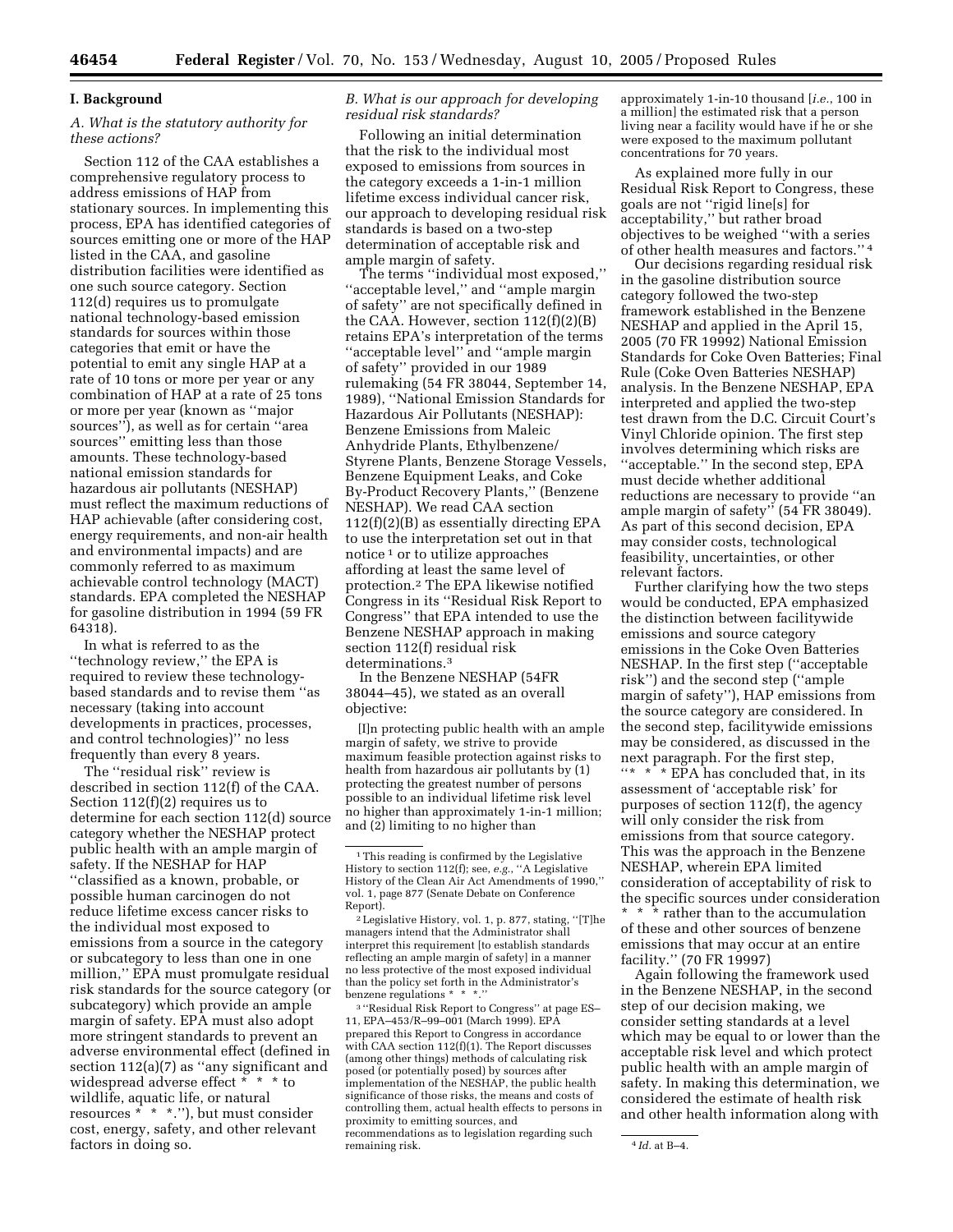additional factors relating to the appropriate level of control, including costs and economic impacts of controls, technological feasibility, uncertainties, and other relevant factors. As stated in the Coke Oven Batteries NESHAP, ''EPA believes one of the 'other relevant factors' that may be considered in this second step is co-location of other emission sources that augment the identified risks from the source category'' (70 FR 19998). In examining facilities with gasoline distribution sources, we did evaluate facilitywide emissions, but they were not considered in this ''ample margin of safety'' determination.

### *C. What are the current standards?*

The National Emission Standards for Gasoline Distribution Facilities (Bulk Gasoline Terminals and Pipeline Breakout Stations) (Gasoline Distribution NESHAP) were promulgated on December 14, 1994 (59 FR 64318).

The Gasoline Distribution NESHAP cover HAP emissions resulting from gasoline liquid storage and transfer operations at facilities with bulk gasoline terminals and pipeline breakout stations. The gasoline emission sources regulated by the Gasoline Distribution NESHAP are storage tanks, loading racks, tank truck vapor leakage, and equipment leaks.

The Gasoline Distribution NESHAP regulates only those sources located at major sources. During the development of the NESHAP, we estimated that there were approximately 1,290 facilities nationwide (1,020 terminals and 270 pipeline stations), of which about 260 (240 terminals and 20 pipeline stations) would be considered major and, therefore, subject to the NESHAP.

Usually, these gasoline operations are located at facilities with other types of HAP-emitting sources (*e.g.*, terminals, refineries, chemical plants, pipeline facilities). These other collocated sources are regulated under separate NESHAP (*e.g.*, Refinery NESHAP, 40 CFR part 63, subpart CC), and today's proposed decision does not purport to satisfy the statutory review requirements for these other sources under CAA section 112(f) or 112(d)(6).

The HAP content of the gasoline vapors that escape to the atmosphere from gasoline distribution sources is generally from 5 to 16 percent by weight and is dependent on the type of gasoline used (normal or gasoline oxygenated with methyl tert butyl ether).

We estimated that the NESHAP would reduce emissions of nine key air toxics, including benzene and toluene, that are found in gasoline vapor by 2,300 tons

annually. We also estimated that the NESHAP would reduce emissions of volatile organic compounds (VOC) by over 38,000 tons annually and result in energy savings of 10 million gallons of gasoline per year from collecting or preventing gasoline evaporation.

# **II. Analyses and Results**

## *A. Residual Risk Review*

As required by CAA section 112(f)(2), we have prepared a risk assessment to determine the residual risk posed by gasoline distribution sources after implementation of the Gasoline Distribution NESHAP. As with the NESHAP, we focused on nine HAP typically found in gasoline vapor (referred to here as ''gasoline HAP'') and collected data on the emissions of these. Based on information collected from EPA's Regional Offices and from industry associations, we compiled a list of 102 facilities covered by the Gasoline Distribution NESHAP.5 Using our National Emissions Inventory (NEI) database, we were able to collect detailed emissions data for 69 of these facilities. Even though we do not have emissions information for every facility in the category, it is unlikely that the risk would be significantly higher for the other facilities in the category because the facilities we assessed are believed to be a representative subset of this industry.

Because the gasoline HAP are VOC, the inhalation pathway was expected to be the primary route of exposure for humans, and the assessment of human health risk via inhalation was the focus of this analysis. Using the collected information, we estimated emissions, modeled exposure concentrations surrounding these facilities, calculated the risk of possible chronic cancer and noncancer health effects, and evaluated whether acute exposures might exceed relevant health thresholds.

We considered risks attributable to the gasoline distribution source category in the ''acceptable risk'' and ''ample margin of safety'' determinations. However, HAP emissions reported in the available inventory databases are generally based on total, facilitywide emissions, and some of the HAP emissions reported for these facilities are from emission sources that are not

in the gasoline distribution source category. We estimate that the contribution from gasoline distribution sources at the modeled facilities ranges from as low as 10 percent up to 100 percent of the total facilitywide emissions of the nine gasoline HAP.

The modeled facility with the highest calculated maximum individual lifetime risk (MIR) attributable to gasoline distribution sources was co-located at a petroleum refinery and the MIR was estimated to be about 5-in-1 million. The MIR attributable to gasoline distribution sources at each of the other modeled facilities was estimated to be less than 3-in-1 million.

Even when facilitywide emissions are included, only 20 percent of the facilities modeled pose greater than 1 in-1 million cancer risk. Of those, only four are facilities where it was determined that all of the reported emissions came from gasoline distribution sources, and the facilitywide MIR values for these four facilities were all less than 2-in-1 million.

The highest calculated MIR was 26-in-1 million at one facility (the petroleum refinery mentioned earlier) when we included all of the facility's reported emissions of the examined HAP without limiting the analysis to the gasoline distribution source category.

Estimated annual cancer incidence was also calculated, based on predicted individual cancer risk and the number of people reported to reside in the U.S. census blocks within the modeled area around each facility (*i.e.*, out to 50 kilometers). When examining emissions from the entire facility, without regard to source category, we found that for the 13 facilities for which estimated maximum individual cancer risk is greater than 1-in-1 million for the whole facility, the summed estimated cancer incidence is 0.003 cases per year. Across all 69 facilities, the total estimated incidence is 0.004 cases per year. Incidence attributable to gasoline distribution sources would be about 20 percent of those cases per year. Note that values presented here are estimated incremental rates based on modeled concentrations and 2000 U.S. Census data, and they should not be interpreted as actual cancer incidence rates derived from observations of disease occurrence over time (such as cancer incidence rates that may be reported based on epidemiological studies).

When examining noncancer impacts, we found that the highest calculated chronic noncancer hazard index was 0.2 for one of the facilities modeled, and that no other facilities included in the assessment had a chronic noncancer

<sup>5</sup>This is a smaller number of facilities than we originally predicted would be covered by the NESHAP. During the development of the NESHAP, we used model facility analyses to estimate that as many as 260 facilities would be subject to the NESHAP. The lower number compiled for our risk analysis may be the result of facilities reducing emissions and accepting permit limits or otherwise demonstrating that their emissions remain below applicability cutoffs.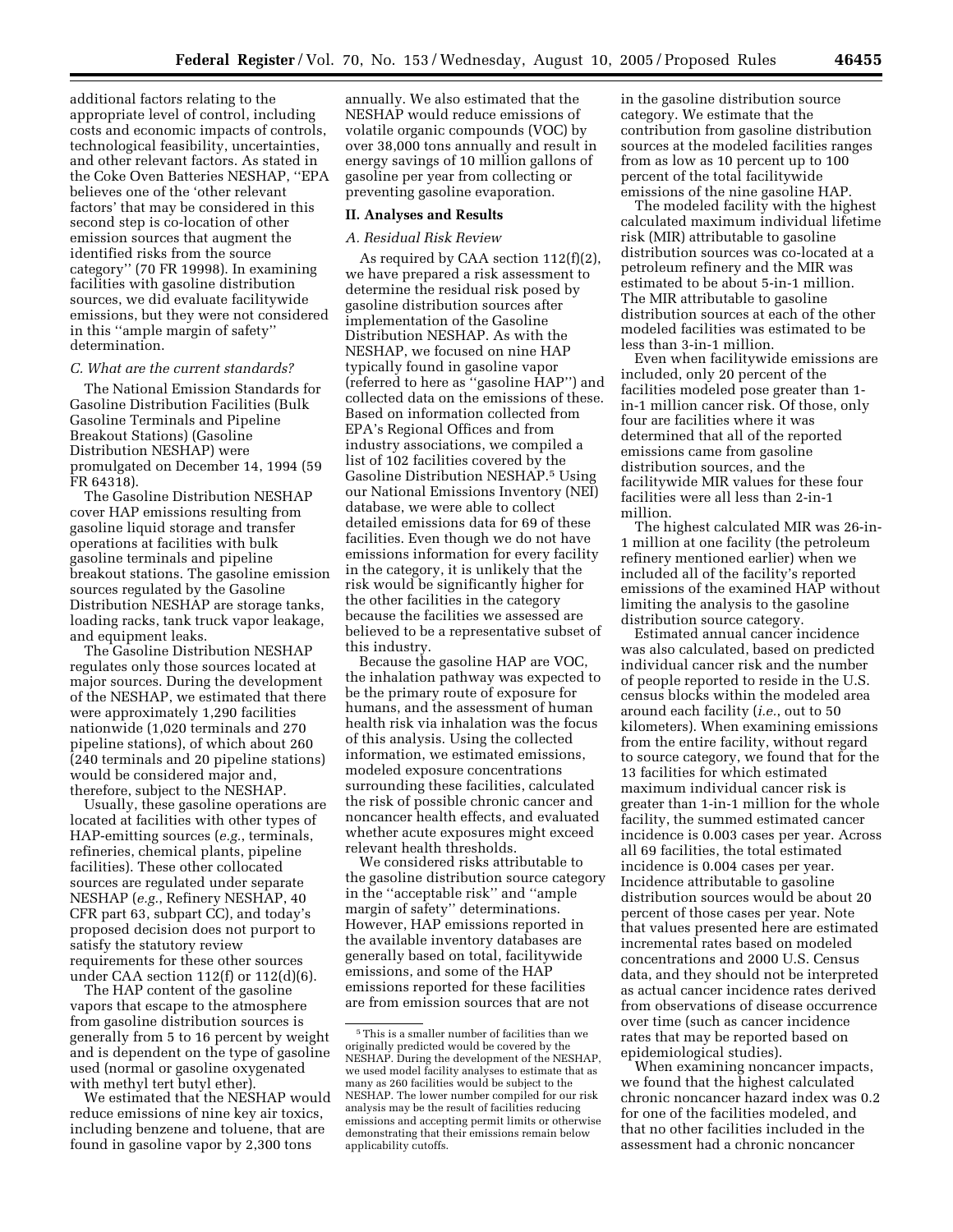hazard index greater than 0.2. This means that the total lifetime exposures to the HAP emitted by these facilities only exceeded 20 percent of the noncancer reference concentration at one facility.

Finally, we found that acute exposures, which were calculated by assuming the maximum hourly emissions rate would be twice the average rate of emissions, did not exceed the relevant health thresholds for acute effects for these HAP, even when total facility emissions were estimated rather than just emissions from within the gasoline distribution source category.

All of this analysis can be found in our ''Technology Review and Residual Risk Data Development for the Gasoline Distribution NESHAP'' and ''Residual Risk Assessment for the Gasoline Distribution (Stage I) Source Category.'' See ''Reports for Public Comment'' in the **SUPPLEMENTARY INFORMATION** section above for information on obtaining these reports.

In the Benzene NESHAP, we explained, ''The EPA will generally presume that if the risk to that individual [the MIR] is no higher than approximately 1 in 10 thousand, that risk level is considered acceptable and EPA then considers the other health and risk factors to complete an overall judgment on acceptability.'' Based on the risk estimates calculated for the gasoline distribution source category emissions at these 69 facilities, we have concluded that the residual risk for this source category is acceptable.

Because our conservative risk estimates suggest risks exceeding 1-in-1 million after the application of MACT, we considered the feasibility and costs of additional controls to reduce emissions and associated risks. We considered options for adding controls, increasing inspections, and tightening standards for each of the emissions points in the gasoline distribution source category. We collected information on whether new methods of controlling emissions existed and whether other States or local air agencies had adopted more stringent requirements. We identified options for each emission point and evaluated the costs and emission reduction benefits of these options. This analysis can be found in our ''Technology Review and Residual Risk Data Development for the Gasoline Distribution NESHAP.''

Because the data for the facilities analyzed in our risk assessment were not sufficient to analyze the existing level of control and the potential for emission reductions, we examined the potential maximum impacts for a model bulk gasoline terminal with HAP emissions just from the gasoline distribution source category. We estimated that the maximum HAP reduction that could be expected from the model terminal was about 0.8 tons per year (about a 30 percent reduction). This emission reduction would reduce the source category's highest calculated MIR cancer risk from the nine HAP from a MIR of 5-in-1 million to about 3-in-1 million.

We estimated that achieving these reductions would involve a capital cost of about \$700,000 and a total annualized cost of about \$265,000. For comparison, the impacts for an average facility complying with the current NESHAP are estimated to be HAP reduction of nearly 9 tons per year, a capital cost of about \$450,000, and a total annualized cost of about \$60,000. We request comments specifically addressing the adequacy of the model terminal analysis of potential emission reductions and costs, and comparing emissions from the model terminal to terminals analyzed in this risk analysis.6

The maximum individual cancer risk for this source category is already below the level we presumptively consider acceptable, and additional control requirements would achieve minimal risk reduction at a very high cost. Further, the analysis has shown that both the noncancer and acute risks from this source category are below their relevant health thresholds. As a result, we concluded that no additional control should be required because an ample margin of safety (considering cost, technical feasibility, and other factors) has been achieved by the NESHAP for the gasoline distribution source category. In this conclusion, we did not consider facilitywide risk. Although we believe we can consider facilitywide risk as a relevant factor in determining an ample margin of safety, we do not have cost, technical feasibility and other data to analyze emission sources at the facility that are outside the gasoline distribution source category.

We are also required to consider adverse impacts to the environment

(*e.g.*, ecological risks) as a part of a residual risk assessment. As previously noted, because gasoline HAP are VOC, the inhalation pathway was expected to be the primary route of exposure. Regarding the inhalation exposure pathway for terrestrial mammals, we contend that human toxicity values for the inhalation pathway are generally protective of terrestrial mammals. Because the maximum cancer and noncancer hazards to humans from inhalation exposure are relatively low, we expect there to be no significant and widespread adverse effect to terrestrial mammals from inhalation exposure to HAP emitted from the gasoline distribution source category. To ensure that the potential for adverse effect to wildlife (including birds) resulting from emissions of HAP for this source category is low, we have carried out a screening-level assessment of ecological effect via inhalation toxicity. No such adverse effect was identified. Since our results showed no screening-level ecological effect, we do not believe that there is an effect on threatened or endangered species or on their critical habitat within the meaning of 50 CFR 402.14(a). Because of these results, EPA concluded that a consultation with the Fish and Wildlife Service was not necessary. Thus, we have concluded that the level of risk resulting from the limits in the NESHAP is acceptable for this source category, and that changes to the NESHAP are not required to satisfy section 112(f) of the CAA.

### *B. Technology Review*

In addition to the requirements in CAA section  $112(f)(2)$  to review the residual risk, section 112(d)(6) requires us to review and revise as necessary (taking into account developments in practices, processes, and control technologies) emission standards promulgated under section 112(d) no less often than every 8 years.

As described above, we investigated emission control levels and the potential for additional emission reductions from existing affected facilities within the gasoline distribution source category. Additional controls would achieve at best, minimal emission and risk reductions at a very high cost. We also did not identify any significant developments in practices, processes, or control technologies since promulgation of the original standards in 1994.

For new affected facilities, we found that the best controlled storage tanks use the new source performance standards seal types already required by the NESHAP. We also found the NESHAP's 10 milligrams standard for tank truck

 $^{\rm 6}$  The model gasoline bulk terminal operating parameters were based on information gathered during the development of the NESHAP. Based on the gasoline throughput, number and size of gasoline storage tanks, and number of loading racks, the model terminal has an annual emission rate (after implementation of NESHAP controls) of about 2.5 tons of HAP when handling only normal gasoline. According to the NEI database, several of the actual facilities that were analyzed for residual risk emit HAP at a much higher rate. We determined that the percentage of HAP emission reductions (and the estimated costs per ton of HAP emissions reduced) for additional controls on the model terminal would also be representative of larger facilities.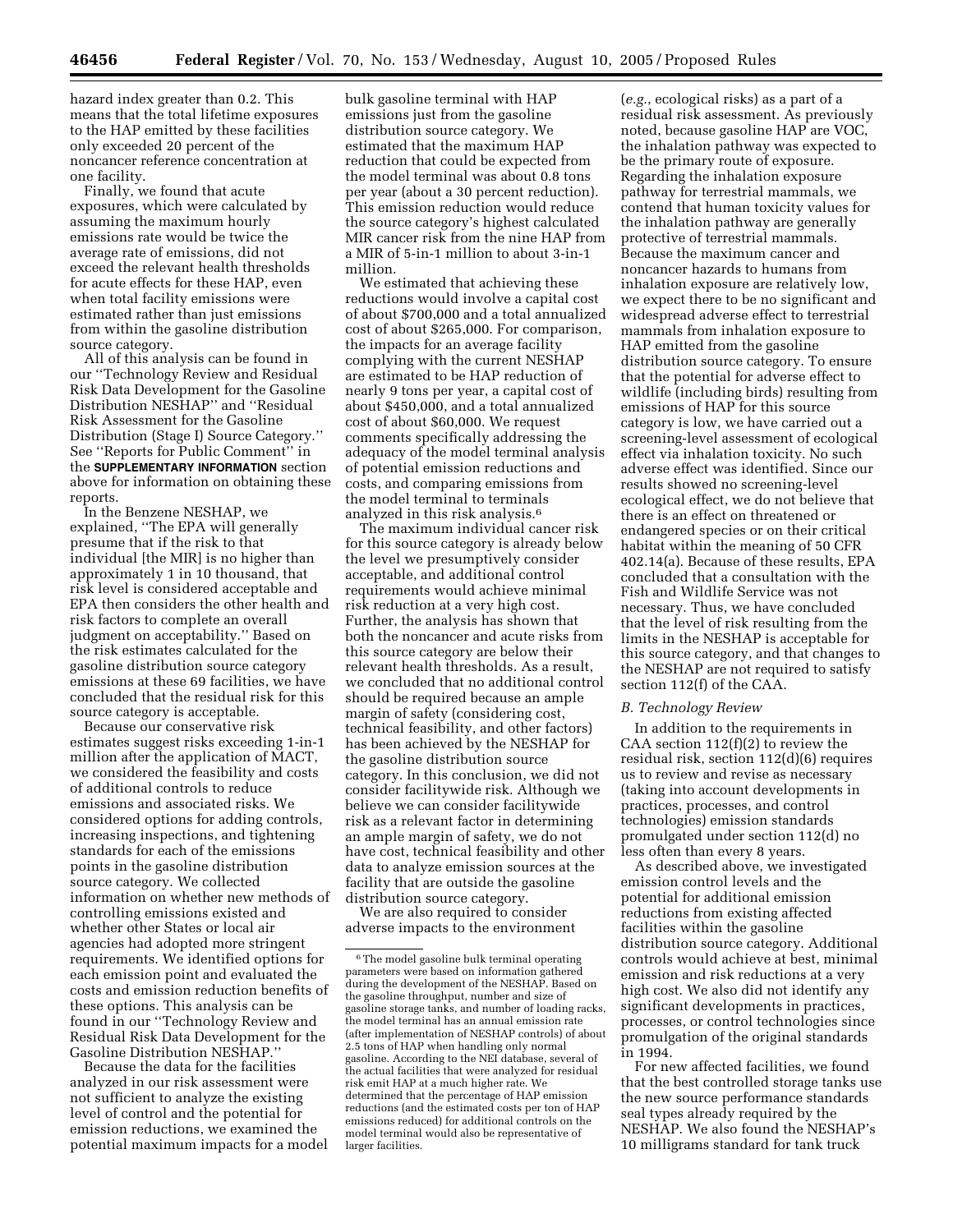and rail car loading to be the best control in practice. We also concluded that the NESHAP requirement for monthly inspections for equipment leaks is the best control level in practice.

In the assessment of leak standards for tank trucks at new facilities, we found that California uses the same annual test method as the NESHAP, but the California regulations allow a maximum pressure change of a half inch over the five minute test for all tank trucks in California compared to the one inch allowed by the NESHAP. We concluded that the change to a lower allowable leakage rate is impractical for a national program. From our model facility assessment discussed earlier, these controls achieve small HAP reductions and have a poor HAP cost effectiveness. Adjusting the standards for existing sources could not be justified under section 112(d)(6). As a result, any revised limits in the NESHAP under section 112(d)(6) would only apply to affected new sources, and existing sources would still be subject to the current limits. We also concluded that potentially having different leak testing requirements at facilities within the same geographical area would be hard to implement because it would require tank truck owners and operators to track and understand which terminals have the different requirements. Thus, because there are expected to be very few, if any, affected new sources across the U.S. in the next 5 to 10 years, a revised testing requirement would not apply at most terminals. The annual pressure testing requirement of the NESHAP is also considered to be the best control nationally. We concluded that the new source standard for leakage rates should be kept the same as that for existing sources and that no further revisions to the Gasoline Distribution NESHAP are needed. Because the NESHAP continue to represent the best controls that can be implemented nationally, we are proposing to not revise the Gasoline Distribution NESHAP under CAA section 112(d)(6).

## **III. Statutory and Executive Order Reviews**

## *A. Executive Order 12866: Regulatory Planning and Review*

Under Executive Order 12866 (58 FR 51735, October 4, 1993), EPA must determine whether a regulation is ''significant'' and, therefore, subject to Office of Management and Budget (OMB) review and the requirements of the Executive Order. The Executive Order defines ''significant regulatory

action'' as one that is likely to result in a rule that may:

(1) Have an annual effect on the economy of \$100 million or more, or adversely affect in a material way the economy, a sector of the economy, productivity, competition, jobs, the environment, public health or safety, or State, local, or tribal government communities;

(2) Create a serious inconsistency or otherwise interfere with an action taken or planned by another agency;

(3) Materially alter the budgetary impact of entitlements, grants, user fees, or loan programs, or the rights and obligations of recipients thereof; or

(4) Raise novel or policy issues arising out of legal mandates, the President's priorities, or the principles set forth in the Executive Order.

It has been determined that today's proposed decision is a ''significant regulatory action'' under the terms of Executive Order 12866. Therefore, today's proposed decision was submitted to OMB for review. However, today's proposed decision will result in no additional cost impacts beyond those estimated for the current national emission standards. Changes made in response to OMB suggestions or recommendations will be documented in the public record.

#### *B. Paperwork Reduction Act*

This action does not impose any new information collection burden. However, the Office of Management and Budget (OMB) has previously approved the information collection requirements for the national emissions standards under the provisions of the Paperwork Reduction Act, 44 U.S.C. 3501 *et seq.* and has assigned OMB control number 2060–0325, EPA ICR number 1659. A copy of the OMB approved Information Collection Request (ICR) may be obtained from Susan Auby, Collection Strategies Division; U.S. Environmental Protection Agency (2822T); 1200 Pennsylvania Ave., NW., Washington, DC 20460 or by calling (202) 566–1672.

Burden means the total time, effort, or financial resources expended by persons to generate, maintain, retain, or disclose or provide information to or for a Federal agency. This includes the time needed to review instructions; develop, acquire, install, and utilize technology and systems for the purposes of collecting, validating, and verifying information, processing and maintaining information, and disclosing and providing information; adjust the existing ways to comply with any previously applicable instructions and requirements; train personnel to be able to respond to a collection of

information; search data sources; complete and review the collection of information; and transmit or otherwise disclose the information.

An agency may not conduct or sponsor, and a person is not required to respond to, a collection of information unless it displays a currently valid OMB control number. The OMB control numbers for EPA's regulations are listed in 40 CFR part 9 and 48 CFR chapter 15.

EPA has established a public docket for this action, which includes the ICR, under Docket ID number OAR–2004– 0019, which can be found in *http:// www.epa.gov/edocket.* Today's proposed decision will not change the burden estimates from those developed and approved in 1994 for the national emission standards.

#### *C. Regulatory Flexibility Act*

The Regulatory Flexibility Act (RFA) generally requires an agency to prepare a regulatory flexibility analysis of any rule subject to notice and comment rulemaking requirements under the Administrative Procedure Act or any other statute unless the agency certifies that the rule will not have a significant economic impact on a substantial number of small entities. Small entities include small businesses, small organizations, and small governmental jurisdictions.

For purposes of assessing the impacts of today's proposed decision on small entities, small entity is defined as: (1) A small business whose parent company has fewer than 100 or 1,500 employees, or a maximum of \$5 million to \$18.5 million in revenues, depending on the size definition for the affected North American Industry Classification System (NAICS) code; (2) a small governmental jurisdiction that is a government of a city, county, town, school district or special district with a population of less than 50,000; and (3) a small organization that is any not-forprofit enterprise which is independently owned and operated and is not dominant in its field. It should be noted that the small business definition applied to each industry by NAICS code is that listed in the Small Business Administration (SBA) size standards (13 CFR part 121).

After considering the economic impacts of today's proposed decision on small entities, I certify that the decision will not have a significant economic impact on a substantial number of small entities. The proposed decision will not impose any requirements on small entities. Today's proposal announces a decision and requests public comments on the residual risk assessment and technology review for the national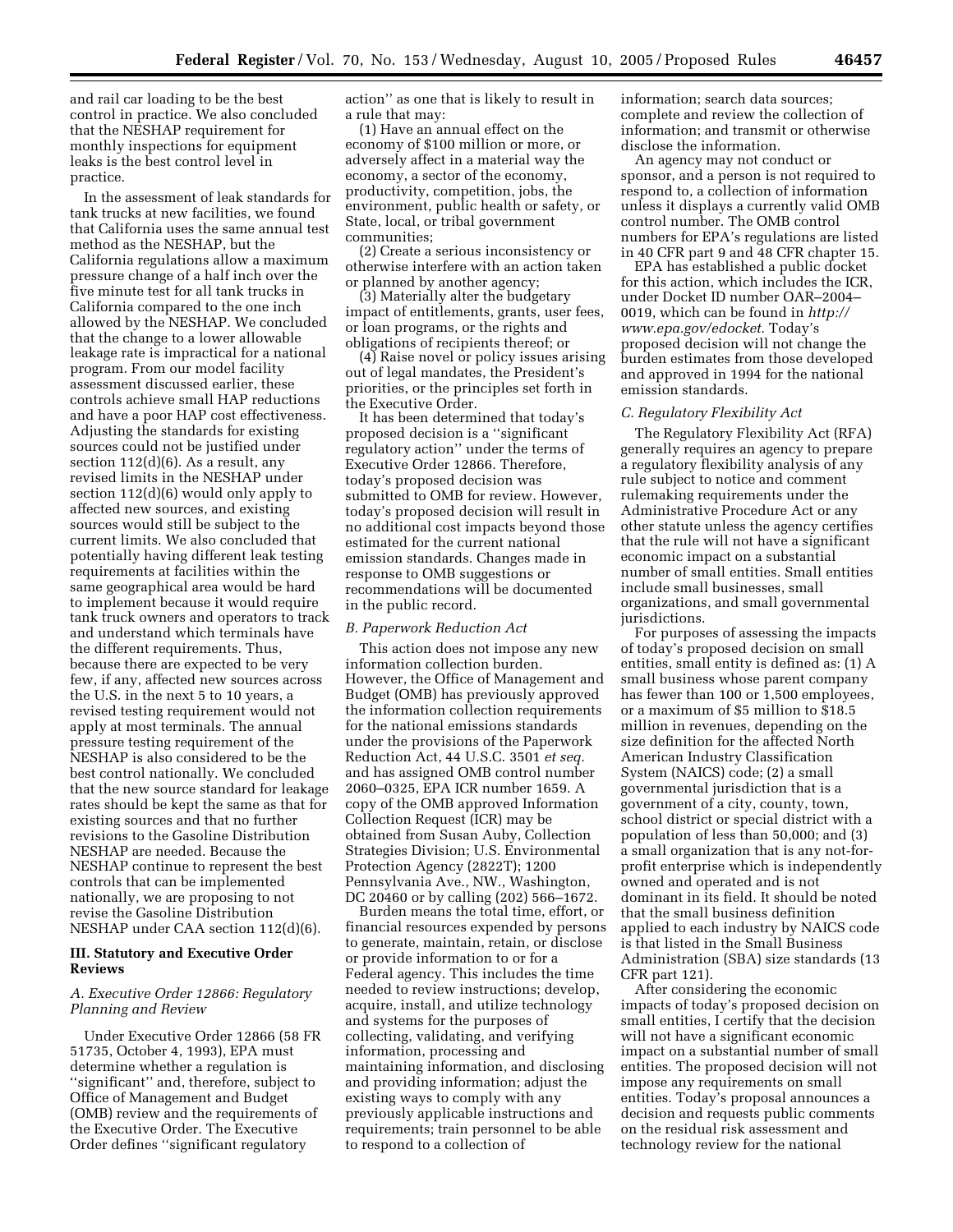emission standards and imposes no additional burden on facilities impacted by the national emission standards. We are proposing no further action at this time to revise the national emission standards. We continue to be interested in the potential impacts of the proposed decision on small entities and welcome comments on issues related to such impacts.

#### *D. Unfunded Mandates Reform Act*

Title II of the Unfunded Mandates Reform Act of 1995 (UMRA), Public Law 104–4, establishes requirements for Federal agencies to assess the effects of their regulatory actions on State, local, and tribal governments and the private sector. Under section 202 of the UMRA, EPA generally must prepare a written statement, including a cost-benefit analysis, for proposed and final rules with ''Federal mandates'' that may result in expenditures by State, local, and tribal governments, in aggregate, or by the private sector, of \$100 million or more in any 1 year. Before promulgating an EPA rule for which a written statement is needed, section 205 of the UMRA generally requires EPA to identify and consider a reasonable number of regulatory alternatives and adopt the least costly, most costeffective, or least burdensome alternative that achieves the objectives of the rule. The provisions of section 205 do not apply when they are inconsistent with applicable law. Moreover, section 205 allows EPA to adopt an alternative other than the least costly, most cost-effective, or least burdensome alternative if the Administrator publishes with the final rule an explanation of why that alternative was not adopted.

Before EPA establishes any regulatory requirements that may significantly or uniquely affect small governments, including tribal governments, it must have developed under section 203 of the UMRA a small government agency plan. The plan must provide for notifying potentially affected small governments, enabling officials of affected small governments to have meaningful and timely input in the development of EPA regulatory proposals with significant Federal intergovernmental mandates, and informing, educating, and advising small governments on compliance with the regulatory requirements.

The EPA has determined that today's proposed decision does not contain a Federal mandate that may result in expenditures of \$100 million or more to State, local, and tribal governments in the aggregate, or to the private sector in any 1 year. Therefore, today's proposed decision is not subject to the

requirements of sections 202 and 205 of the UMRA. In addition, today's proposed decision does not significantly or uniquely affect small governments because it contains no requirements that apply to such governments or impose obligations upon them. Therefore, today's proposed decision is not subject to section 203 of the UMRA.

## *E. Executive Order 13132: Federalism*

Executive Order 13132, entitled ''Federalism'' (64 FR 43255, August 10, 1999), requires EPA to develop an accountable process to ensure ''meaningful and timely input by State and local officials in the development of regulatory policies that have federalism implications.'' ''Policies that have federalism implications'' is defined in the Executive Order to include regulations that have ''substantial direct effects on the States, on the relationship between the national government and the States, or on the distribution of power and responsibilities among the various levels of government.''

Today's proposed decision does not have substantial direct effects on the States, on the relationship between the national government and the States, or on the distribution of power and responsibilities among the various levels of government, as specified in Executive Order 13132. Thus, the requirements of the Executive Order do not apply to today's proposed decision.

## *F. Executive Order 13175: Consultation and Coordination With Indian Tribal Governments*

Executive Order 13175, entitled ''Consultation and Coordination with Indian Tribal Governments'' (65 FR 67249, November 6, 2000), requires EPA to develop an accountable process to ensure ''meaningful and timely input by tribal officials in the development of regulatory policies that have tribal implications.'' ''Policies that have tribal implications'' is defined in the Executive Order to include regulations that have ''substantial direct effects on one or more Indian tribes, on the relationship between the Federal government and the Indian tribes, or on the distribution of power and responsibilities between the Federal government and Indian tribes.''

Today's proposed decision does not have tribal implications. It will not have substantial direct effects on tribal governments, on the relationship between the Federal government and Indian tribes, or on the distribution of power and responsibilities between the Federal government and Indian tribes, as specified in Executive Order 13175.

Thus, Executive Order 13175 does not apply to today's proposed decision.

*G. Executive Order 13045: Protection of Children From Environmental Health & Safety Risks* 

Executive Order 13045 (62 FR 19885, April 23, 1997) applies to any rule that: (1) Is determined to be ''economically significant,'' as defined under Executive Order 12866, and (2) concerns an environmental health or safety risk that EPA has reason to believe may have a disproportionate effect on children. If the regulatory action meets both criteria, the EPA must evaluate the environmental health or safety effects of the planned rule on children and explain why the planned regulation is preferable to other potentially effective and reasonably feasible alternatives considered by the Agency.

Today's proposed decision is not subject to the Executive Order because it is not economically significant as defined in Executive Order 12866, and because the Agency does not have reason to believe the environmental health or safety risk addressed by this action present a disproportionate risk to children. The public is invited to submit or identify peer-reviewed studies and data, of which the Agency may not be aware, that assessed results of early life exposure to gasoline distribution facility emissions.

## *H. Executive Order 13211: Actions That Significantly Affect Energy Supply, Distribution, or Use*

Today's proposed decision is not a ''significant energy action'' as defined in Executive Order 13211 (66 FR 28355, May 22, 2001) because it is not likely to have a significant adverse effect on the supply, distribution, or use of energy. Further, we have concluded that today's proposed decision is not likely to have any adverse energy impacts.

## *I. National Technology Transfer Advancement Act*

Under section 12(d) of the National Technology Transfer and Advancement Act of 1995 (NTTAA), Public Law No. 104–113, all Federal agencies are required to use voluntary consensus standards (VCS) in their regulatory and procurement activities unless to do so would be inconsistent with applicable law or otherwise impractical. Voluntary consensus standards are technical standards (*e.g.*, materials specifications, test methods, sampling procedures, business practices) developed or adopted by one or more voluntary consensus bodies. The NTTAA requires Federal agencies to provide Congress, through annual reports to OMB, with